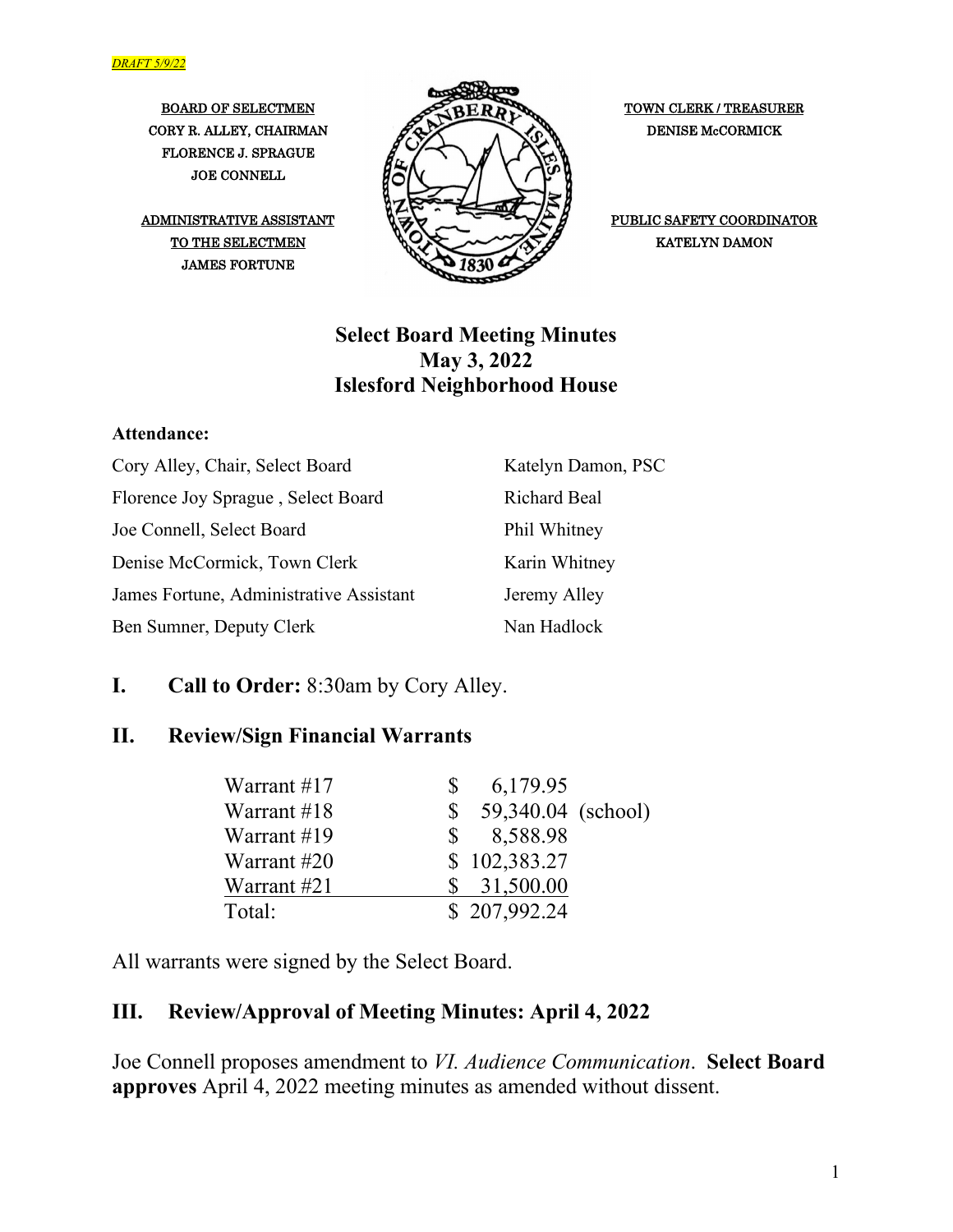#### **IV. New Business**

## **A. IDR Liquor License**

Select Board reviews liquor license application from the Islesford Dock Restaurant. Cory Alley notes no changes from last year. **Select Board approves**, without dissent, and signs application.

## **B. Annual Appointments**

Select Board discusses remaining annual appointment vacancies and approves, without dissent, appointments for the Planning Board, Board of Appeals, and the Harbor Committee. Select Board signs annual appointment letters.

## **C. Sign Sutton Island Trash Contract**

James Fortune presents an amended Sutton Island trash contract raising the per trip rate from \$185 to \$220 for the 2022 season. Select Board reviews and signs amended contract.

## **D. Proposal for Site Plan for 15 Mansell Lane Parking Lot**

James Fortune reports that Atlantic Resources has not yet resubmitted its site plan proposal, but that he expects it to be available for review at the June meeting. **No action taken.**

James Fortune presents contract from John W. Goodwin, Inc for removal of the building at 15 Mansell Lane. The project is expected to commence in October once site plan is approved by the Town of Southwest Harbor. Joe Connell asks about removal of items prior to demolition once contract is signed. James Fortune reports that, under the agreement, Goodwin's will remove whatever items and structures remain at the time the demolition commences. Select Board reviews and signs contract, without dissent.

#### **E. Pothole/Parking Lot Repair: Between Town Parking Lot and Post Office**

James Fortune reports that repairs were recently completed after discussion with landowner.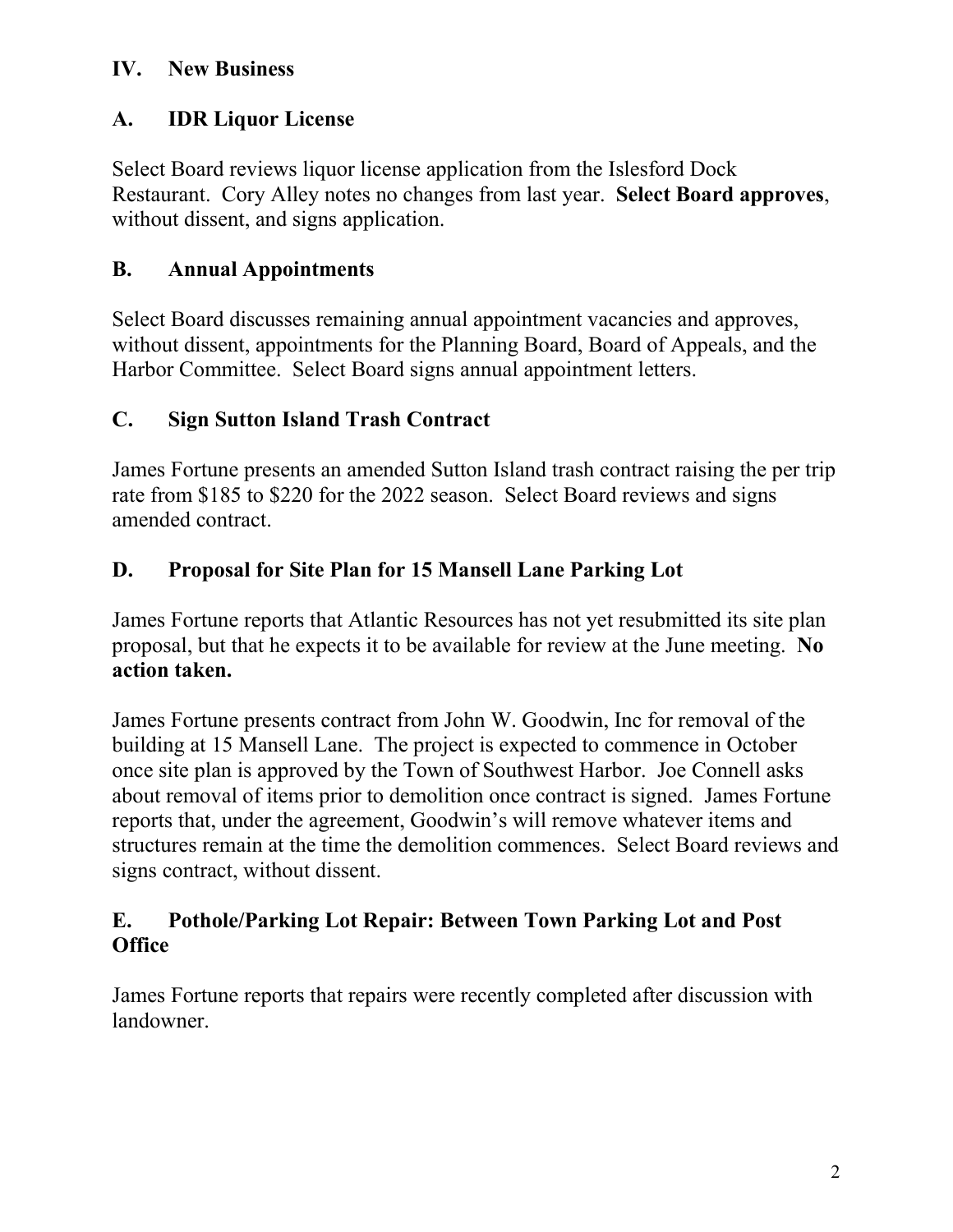#### **B. Annual Appointments (continued)**

Discussion of Islesford Harbormaster appointment. Select Board appoints Jeremy Alley as Islesford Harbormaster.

## **F. Bid Notice for Repairs and Painting for the LCI & GCI Town Dock Sheds**

James Fortune presents bid notices for review. Florence Joy Sprague proposes extension of LCI dock shed. Denise McCormick advises that funds to expand the dock sheds are not budgeted for this year. Budgeted funds for 2022 cover painting and minor repairs only. General discussion. Consensus of the Select Board is to budget for shed extension in 2023.

#### **G. Parking Committee: Review and Recommend Changes to TCI Parking Policies**

James Fortune reports on Parking Committee policy recommendations. Select Board agrees, without dissent, to continue Parking Committee to formulate recommendations. Select Board agrees, without dissent, to appoint Nan Hadlock to the Parking Committee.

## **H. Ad Hoc Deputy Public Safety Coordinator**

Katelyn Damon proposes a formal backup contact for times when she is away. General discussion. Cory Alley moves to reimburse, using Contingency funds, the fire departments or rescue service for backup coordination provided when the Public Safety Coordinator is away. Florence Joy Sprague seconds the motion. **Motion approved 3-0.**

# **I. Update about the Mount Desert Harbor Committee**

Katelyn Damon reports that Mount Desert Harbor Committee has requested an update on the status of ferry service concerns expressed during the winter. General discussion. Select Board agrees, without dissent, to review update letter to be prepared by Katelyn Damon.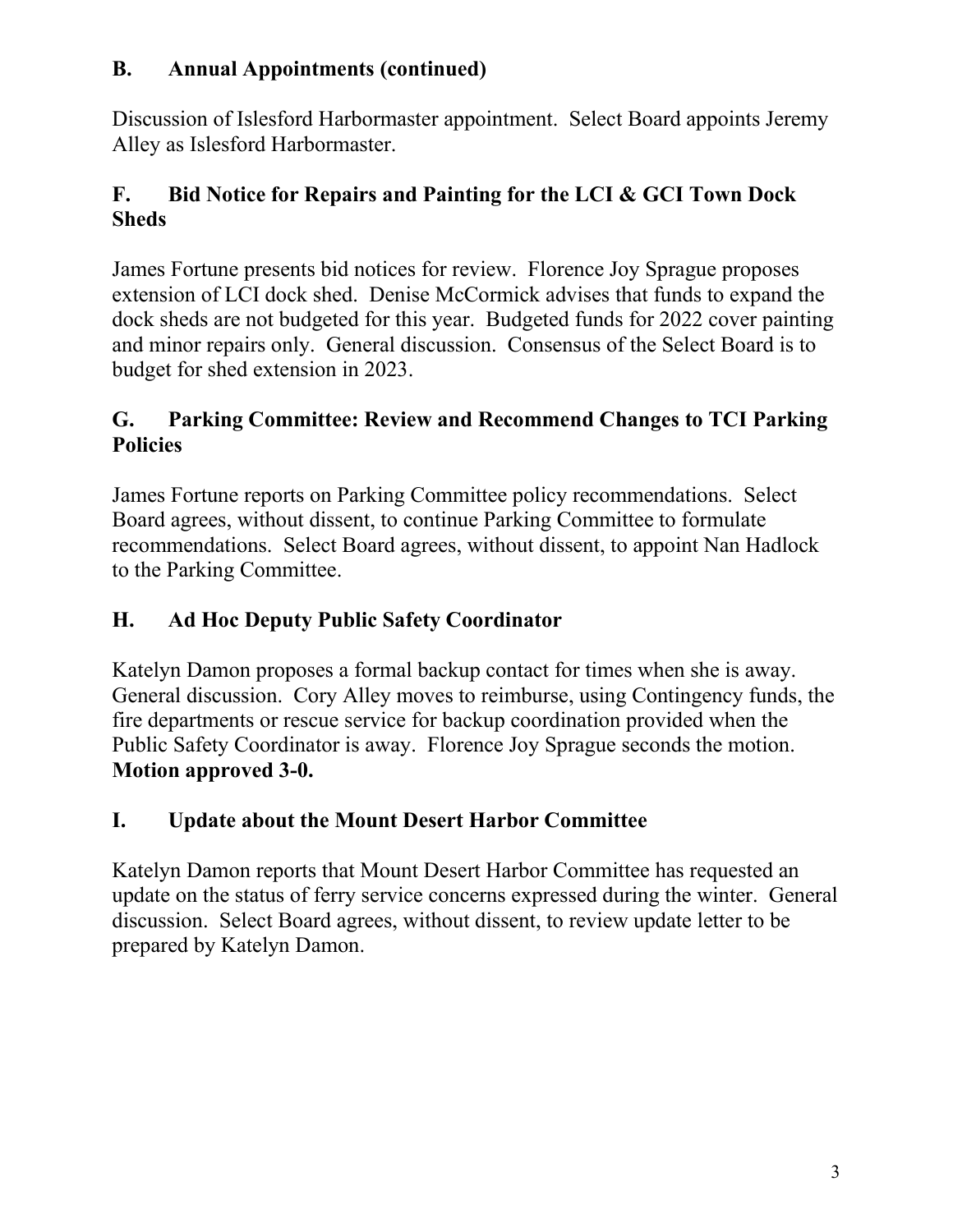## **J. GCI Cistern Update**

Katelyn Damon reports that the fire departments would like to complete cistern purchase soon as costs are likely to rise. Cistern would be stored until funding is approved for its installation. Select Board agrees, without dissent, to authorize cistern purchase within the limits of the funding allocated at the 2022 Town Meeting.

## **K. IVFD Solar Panel Project**

Katelyn Damon reports that the fire departments would like to move forward on the IVFD solar project. Complete cost of the project is to be funded from the IVFD reserve. The system will allow excess generation to be credited toward overall fire department electrical usage, but will not include a battery system. Cory Alley moves to approve solar project as presented. Florence Joy Sprague seconds the motion. **Motion approved 3-0.**

#### **L. Request from Mike Brzezowski: to use the TCI Manset Dock: (Snow Squall Sailboat)**

James Fortune presents request for usage of the Manset dock this season. General discussion. Select Board, agrees, without dissent, to deny permission for the 2022 season.

#### **M. Amendment to Acadia Disposal District By-Laws & Interlocal Agreement**

James Fortune presents amendment to change the required minimum number of ADD meetings from ten to six. Select Board moves, without dissent, to approve the amendment as presented.

## **N. Acadia Disposal District: Hazardous Waste/Universal Waste Proposal**

James Fortune explains ADD proposal to have capacity for year round HW/UW disposal. ADD has requested a letter of support to have possible funding reallocated. General discussion. No action taken.

# **V. Other Business**